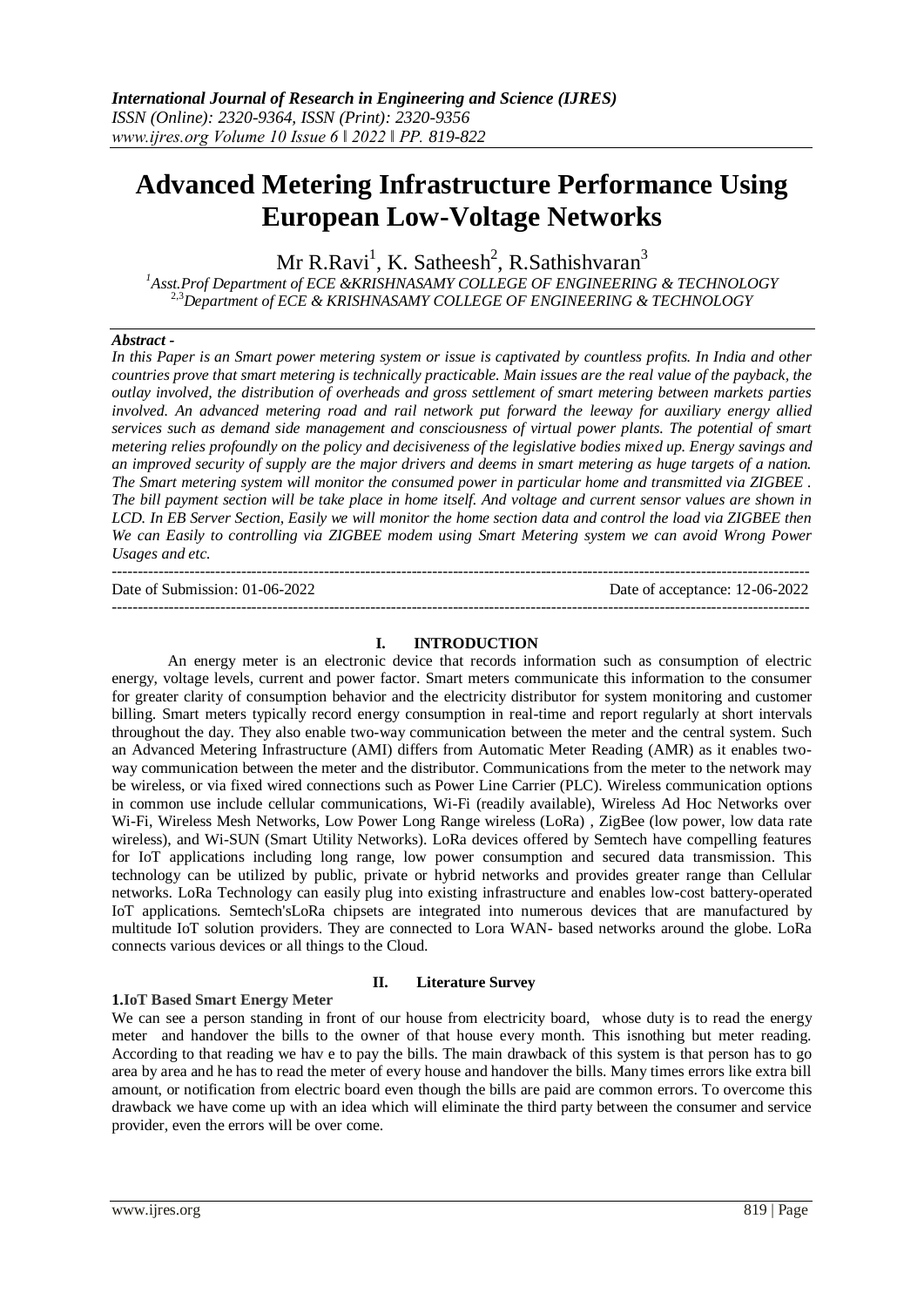# **III. Smart Energy Metering and Power Theft Control using Arduino & GSM**

Energy theft is a very common problem in countries like India where consumers of energy are increasing consistently as the population increases. Utilities in electricity system are destroying the amounts of revenue each year due to energy theft. The newly designed AMR used for energy measurements reveal the concept and working of new automated power metering system but this increased the Electricity theft forms administrative losses because of not regular interval checkout at the consumer's residence. It is quite impossible to check and solve out theft by going every customer's door to door. In this paper, a new procedure is followed based on MICROCONTROLLER Atmega328P to detect and control the energy meter from power theft and solve it by remotely disconnect and reconnecting the service (line) of a particular consumer. An SMS will be sent automatically to the utility central server through GSM module whenever unauthorized activities detected and a separate message will send back to the microcontroller in order to disconnect the unauthorized supply. A unique method is implemented by interspersed the GSM feature into smart meters with Solid state relay to deal with the non-technical losses, billing difficulties,and voltage fluctuation complication.

# **IV. Proposed Methodolog**

In this proposed system we going to implement that A ZIGBEE Based Reliable and Efficient Power Metering System for Energy Management and Controlling. Power metering system will monitor the consumed power in particular home and transmitted via ZIGBEE . The bill payment section will be take place in home itself. If balance is below certain level buzzer will be turn on. If balance will reaches zero then automatically load will be turn off. And voltage and current sensor values are shown in lcd. In EB Server Section, Easily we will monitor the home section data and control the load via ZIGBEE then We can Easily to controlling via ZIGBEE modem using Smart Metering system we can avoid Wrong Power Usages and etc.

ADVANTAGES OF PROPOSED SYSTEM :

- $\triangleright$  Prepaid meter prevents the person from heavy billing.
- $\triangleright$  Easy to implement in smart cities.
- $\triangleright$  It can be reduce the man power.

# APPLICATIONS OF PROPOSED SYSTEM :

- Advanced Metering System
- $\triangleright$  Safety EB Metering System



# **VI. ZIGBEE**

ZigBee is a specification for a suite of high level communication protocols using small, low-power digital radios based on the IEEE 802.15.4-2003 standard for wireless personal area networks (WPANs), such as wireless headphones connecting with cell phones via short-range radio. The technology defined by the ZigBee specification is intended to be simpler and less expensive than other WPANs, such as Bluetooth. ZigBee is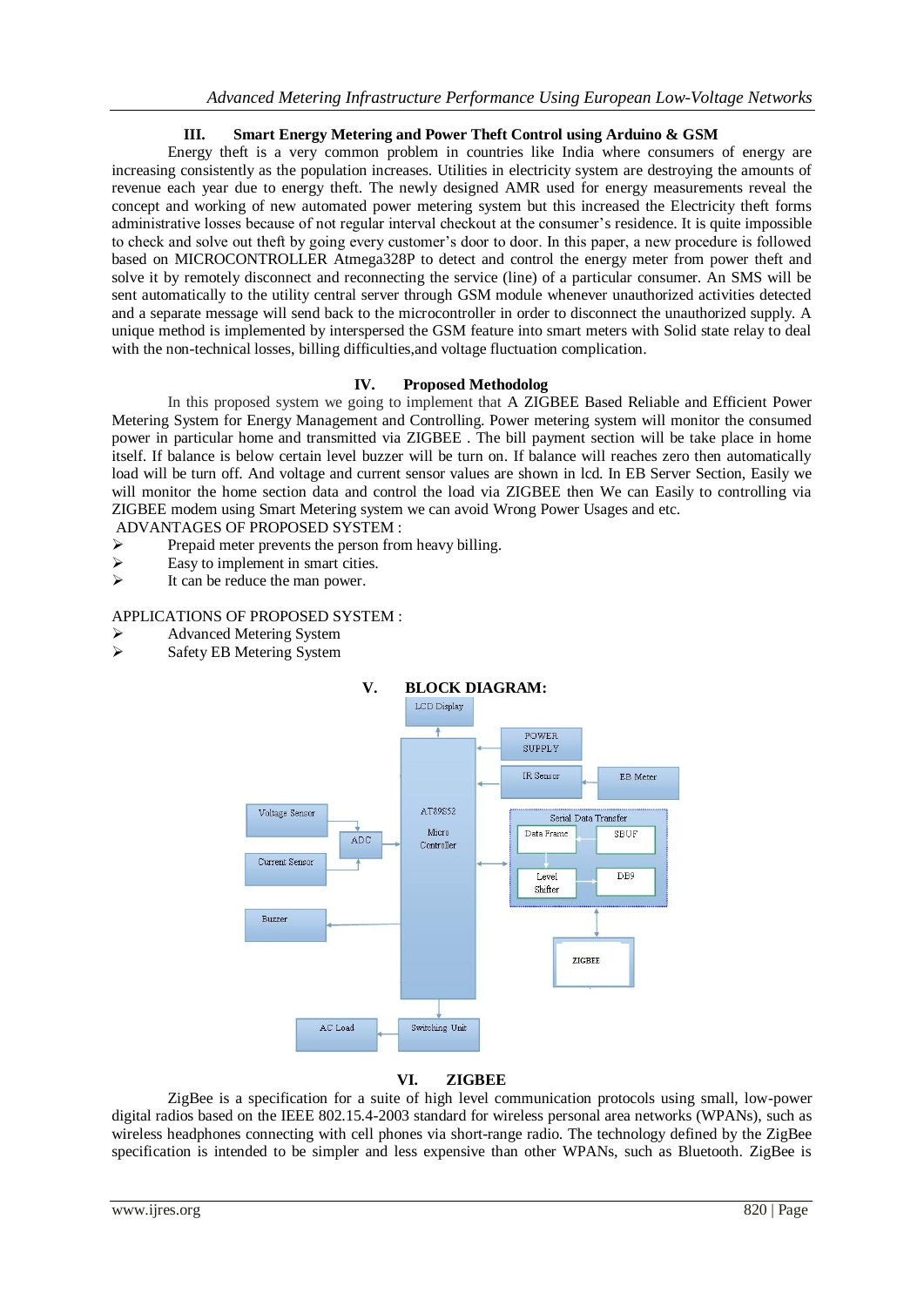targeted at radio-frequency (RF) applications that require a low data rate, long battery life, and secure networking.

#### **Electrically Erasable Programmable ROM(EEPROM)**

The EEPROM is a special type of memory not contained in all microcontrollers. Its contents may be changed during program execution (similar to RAM ), but remains permanently saved even after the loss of power (similar to ROM).It is often used to store values, created and used during operation (such as calibration values, codes, values to count up to etc.), which must be saved after turning the power supply off. A disadvantage of this memory is that the process of programming is relatively slow. It is measured in miliseconds.

#### **Special Function Registers (SFR):**

Special function registers are part of RAM memory. Their purpose is predefined by the manufacturer and cannot be changed therefore. Since their bits are physically connected to particular circuits within the microcontroller, such as A/D converter, serial communication module etc., any change of their state directly affects the operation of the microcontroller or some of the circuits.For example, writing zero or one to the SFR controlling an input/output port causes the appropriate port pin to be configured as input or output. In other words, each bit of this register controls the function of one single pin.

#### **RELAY**

A relay is an electrically operated switch. Current flowing through the coil of the relay creates a magnetic field which attracts a lever and changes the switch contacts. The coil current can be on or off so relays have two switch positions and they are double throw (changeover) switches. Relays allow one circuit to switch a second circuit which can be completely separate from the first. For example a low voltage battery circuit can use a relay to switch a 230V AC mains circuit. There is no electrical connection inside the relay between the two circuits; the link is magnetic and mechanical. The coil of a relay passes a relatively large current, typically 30mA for a 12V relay, but it can be as much as 100mA for relays designed to operate from lower voltages. Most ICs (chips) cannot provide this current and a transistor is usually used to amplify the small IC current to the larger value required for the relay coil. The maximum output current for the popular 555 timer IC is 200mA so these devices can supply relay coils directly without amplification. Relays are usually SPDT or DPDT but they can have many more sets of switch contacts, for example relays with 4 sets of changeover contacts are readily available. For further information about switch contacts and the terms used to describe them please see the page on switches. Most relays are designed for PCB mounting but you can solder wires directly to the pins providing you take care to avoid melting the plastic case of the relay.

#### **VII. WORKING:**

Now this may seem to be a very special kind of sensor, after all what kind of sensor can see a line?Well, the principles are very simple. It consists of just two components. The first is an Infra-Red (IR) transmitter (usually an LED), while the second is an Infra-Red receiver (usually a transistor). IR is transmitted out of the sensor unit. If the IR is reflected back, it is picked up by the IR receiver transistor.

But how does it follow a line, you ask? Well, IR is basically heat (the heat from the sun is predominantly in the IR part of the spectrum). Black, as you probably know, absorbs heat, which is why it is best not to wear black in the summer months. If black absorbs heat, then it also absorbs IR. And this is the principle. While the sensor is over a black line, no IR is reflected back to the receiver. If the sensor strays away from the line, then IR is reflected back. This is why Cybot 'follows a black line'. For best results the black line is placed on a white background, which will give the extreme two cases - white reflects IR.The diagram below illustrates this, but as you can see it is quite a simple concept.